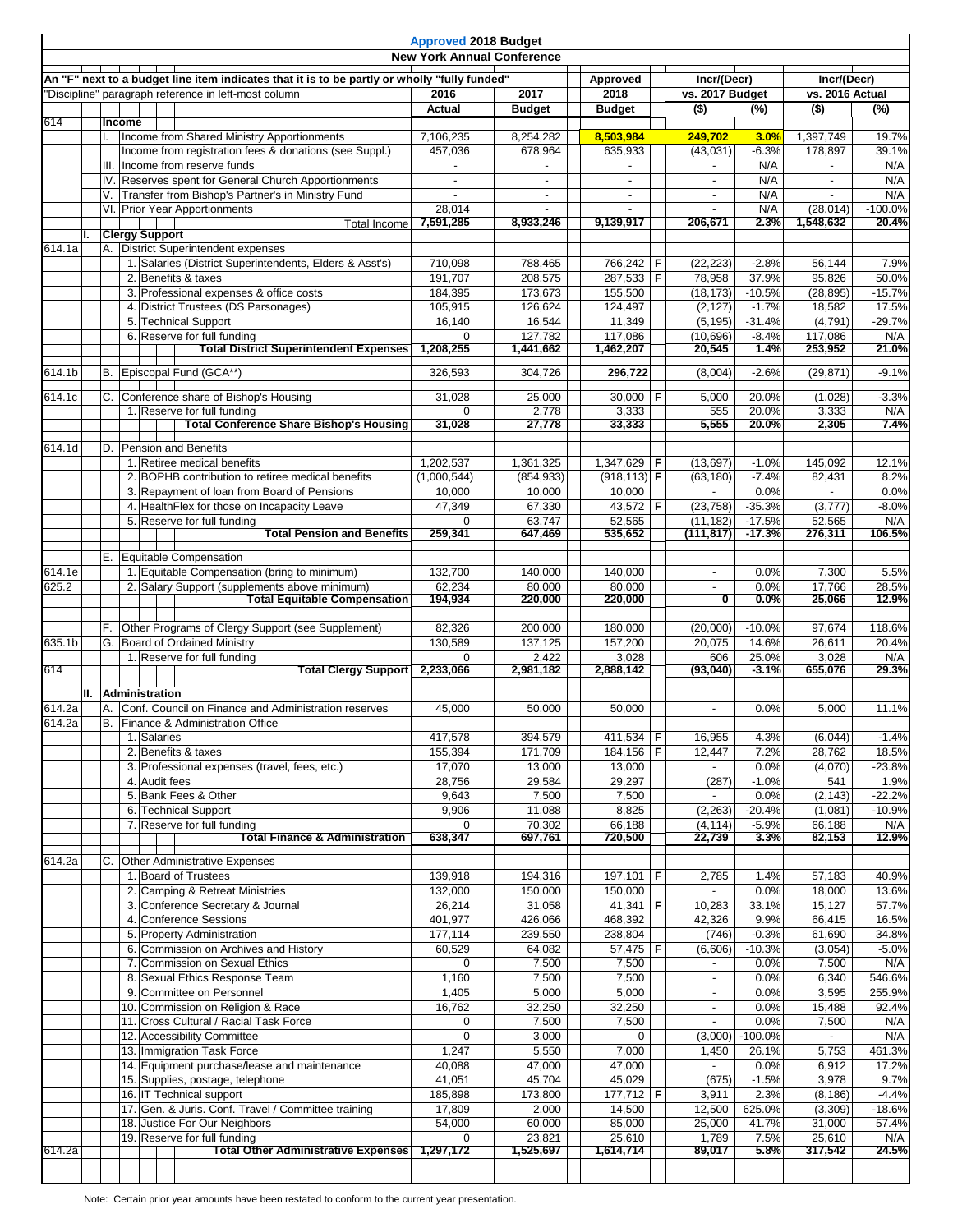|        |                                                                                              |                                                                                                                 |                       | <b>Approved 2018 Budget</b><br><b>New York Annual Conference</b> |                               |     |                            |                                         |                                   |                   |
|--------|----------------------------------------------------------------------------------------------|-----------------------------------------------------------------------------------------------------------------|-----------------------|------------------------------------------------------------------|-------------------------------|-----|----------------------------|-----------------------------------------|-----------------------------------|-------------------|
|        |                                                                                              |                                                                                                                 |                       |                                                                  |                               |     |                            |                                         |                                   |                   |
|        | An "F" next to a budget line item indicates that it is to be partly or wholly "fully funded" |                                                                                                                 |                       |                                                                  | Approved                      |     | Incr/(Decr)                |                                         | Incr/(Decr)<br>vs. 2016 Actual    |                   |
|        |                                                                                              | "Discipline" paragraph reference in left-most column                                                            | 2016<br>Actual        | 2017<br><b>Budget</b>                                            | 2018<br><b>Budget</b>         |     | vs. 2017 Budget<br>$($ \$) | $(\%)$                                  | $($ \$)                           | $(\%)$            |
| 614.2b |                                                                                              | D.<br>Episcopal Area Administration                                                                             |                       |                                                                  |                               |     |                            |                                         |                                   |                   |
|        |                                                                                              | 1. Assistant to the Bishop                                                                                      | 82,579                | 83,789                                                           | 101,245   <b>F</b>            |     | 17,455                     | 20.8%                                   | 18,666                            | 22.6%             |
|        |                                                                                              | 2. Bishop's Area Expense Fund                                                                                   | 35,000                | 15,000                                                           | 25,000                        | F   | 10,000                     | 66.7%                                   | (10,000)                          | $-28.6%$          |
|        |                                                                                              | 3. Bishop's Discretionary Fund                                                                                  | 10,000                | 10,000                                                           | 10,000                        | l F |                            | 0.0%                                    |                                   | 0.0%              |
|        |                                                                                              | 4. Reserve for full funding                                                                                     | $\Omega$              | 11,561                                                           | 14,498                        |     | 2,937                      | 25.4%                                   | 14,498                            | N/A               |
|        |                                                                                              | <b>Total Episcopal Area Administration</b>                                                                      | 127,579               | 120,350                                                          | 150,743                       |     | 30,392                     | 25.3%                                   | 23,164                            | 18.2%             |
| 614.2b |                                                                                              | E. Jurisdictional Conference administrative apportionments                                                      | 23,428                | 28,044                                                           | 29,102                        |     | 1,058                      | 3.8%                                    | 5,674                             | 24.2%             |
| 614.2b |                                                                                              | General Administration Fund (GCA**)<br>F.                                                                       | 122,319               | 122,184                                                          | 118,975                       |     | (3,209)                    | $-2.6%$                                 | (3, 344)                          | $-2.7%$           |
| 614.2b |                                                                                              | Interdenominational Cooperation Fund (GCA**)<br>G.                                                              | 27,216                | 27,181                                                           | 26,467                        |     | (714)                      | $-2.6%$                                 | (749)                             | $-2.8%$           |
| 614.2a |                                                                                              | H.<br>Contingency funds (incl. Committee travel & hospitality)                                                  | (17, 334)             | 48,000                                                           | 50,000                        |     | 2,000                      | 4.2%                                    | 67,334                            | N/A               |
|        |                                                                                              | Other (overall budget reduction - to be identified)<br><b>Total Administration</b>                              | $\Omega$<br>2,263,727 | (57,000)<br>2,562,218                                            | (50,000)<br>2,710,501         |     | 7,000<br>148,283           | N/A<br>5.8%                             | (50,000)<br>446,774               | N/A<br>19.7%      |
|        |                                                                                              |                                                                                                                 |                       |                                                                  |                               |     |                            |                                         |                                   |                   |
| 614.3b |                                                                                              | III. World Service & Conference Benevolences<br>A. World Service Fund (GCA**)                                   | 1,013,127             | 1,012,320                                                        | 1,001,962                     |     | (10, 358)                  | $-1.0%$                                 | (11, 165)                         | $-1.1%$           |
|        |                                                                                              |                                                                                                                 |                       |                                                                  |                               |     |                            |                                         |                                   |                   |
| 614.3  |                                                                                              | В.<br>Conference Benevolences (Programs)                                                                        |                       |                                                                  |                               |     |                            |                                         |                                   |                   |
|        |                                                                                              | 1. Connectional Ministries (see supplementary sched.)<br>2. Campus ministries                                   | 276,485<br>56,000     | 450,000<br>56,000                                                | 456,300<br>56,000 F           |     | 6,300                      | 1.4%<br>0.0%                            | 179,815                           | 65.0%<br>0.0%     |
|        |                                                                                              | 3. Quadrennial Mission Focus Fund                                                                               | 27,000                | 10,000                                                           | 10,000                        |     |                            | 0.0%                                    | (17,000)                          | $-63.0%$          |
|        |                                                                                              | 4. Board of Church & Society                                                                                    | 23,789                | 20,500                                                           | 22,340                        |     | 1,840                      | 9.0%                                    | (1, 449)                          | N/A               |
|        |                                                                                              | 5. Reserve for full funding                                                                                     | $\Omega$              | 14,817                                                           | 10,827                        |     | (3,990)                    | $-26.9%$                                | 10,827                            | N/A               |
|        |                                                                                              | <b>Total Conference Benevolences (Programs)</b>                                                                 | 383,274               | 551,317                                                          | 555,467                       |     | 4,150                      | 0.8%                                    | 172,193                           | 44.9%             |
| 614.3c |                                                                                              | Connectional Ministries Office (directly related to III.B.)<br>C.                                               |                       |                                                                  |                               |     |                            |                                         |                                   |                   |
|        |                                                                                              | 1. Salaries                                                                                                     | 247,317               | 307,274                                                          | $395,162$ F                   |     | 87,888                     | 28.6%                                   | 147,845                           | 59.8%             |
|        |                                                                                              | 2. Benefits & taxes                                                                                             | 80,032                | 108,753                                                          | 163,733                       | F   | 54,980                     | 50.6%                                   | 83,701                            | 104.6%            |
|        |                                                                                              | 3. Professional expenses (travel, fees, etc.)                                                                   | 13,706                | 13,000                                                           | 13,000                        |     |                            | 0.0%                                    | (706)                             | $-5.2%$           |
|        |                                                                                              | 4. Technical Support                                                                                            | 6,304                 | 7,308                                                            | 8,825                         |     | 1,517                      | 20.8%                                   | 2,521                             | 40.0%             |
|        |                                                                                              | 5. Reserve for full funding                                                                                     | $\Omega$              | 35,483                                                           | 62,099                        |     | 26,616                     | 75.0%                                   | 62,099                            | N/A               |
|        |                                                                                              | <b>Total Connectional Ministries</b>                                                                            | 347,359               | 471,818                                                          | 642,818                       |     | 171,000                    | 36.2%                                   | 295,459                           | 85.1%             |
|        |                                                                                              | D. Mission and Outreach Office                                                                                  |                       |                                                                  |                               |     |                            |                                         |                                   |                   |
|        |                                                                                              | 1. Salaries                                                                                                     | 99,168                | 92,206                                                           | $\overline{0}$                | F   |                            | $(92,206)$ -100.0%                      | (99, 168)                         | $-100.0%$         |
|        |                                                                                              | 2. Benefits & taxes                                                                                             | 27,779                | 29,376                                                           | 0                             | F   |                            | $(29,376)$ -100.0%                      | (27, 779)                         | $-100.0%$         |
|        |                                                                                              | 3. Professional expenses (travel, fees, etc.)                                                                   | 13,768                | 13,000                                                           | 0                             |     |                            | $(13,000)$ -100.0%                      | (13,768)                          | $-100.0%$         |
|        |                                                                                              | 4. Mission & Outreach                                                                                           | 14,922                | 14,080                                                           | 0                             |     |                            | $(14,080)$ -100.0%                      | (14, 922)                         | $-100.0%$         |
|        |                                                                                              | 5. Technical Support                                                                                            | 2,500                 | 2,808                                                            | 0                             |     |                            | $(2,808)$ -100.0%                       | (2,500)                           | $-100.0%$         |
|        |                                                                                              | 6. Reserve for full funding<br><b>Total Mission and Outreach</b>                                                | $\Omega$<br>158,137   | 16,870<br>168,340                                                | 0<br>ひ                        |     |                            | $(16,870)$ -100.0%<br>(168,340) -100.0% | (158, 137)                        | N/A<br>$-100.0\%$ |
|        |                                                                                              |                                                                                                                 |                       |                                                                  |                               |     |                            |                                         |                                   |                   |
|        |                                                                                              | E. Missions & Disaster Response Office<br>1. Salaries                                                           | 0                     | 90,000                                                           | 85,059 F                      |     | (4, 941)                   | $-5.5%$                                 | 85,059                            | N/A               |
|        |                                                                                              | 2. Benefits & taxes                                                                                             | $\mathbf 0$           | 29,028                                                           | 29,963                        | F   | 935                        | 3.2%                                    | 29,963                            | N/A               |
|        |                                                                                              | 3. Professional expenses (travel, fees, etc.)                                                                   | 310                   | 6,000                                                            | 10,000                        |     | 4,000                      | 66.7%                                   | 9,690                             | 3125.8%           |
|        |                                                                                              | 4. Mission & Disaster Response funding                                                                          | 1.273                 | 39.000                                                           | 66.700                        |     | 27,700                     | 71.0%                                   | 65,427                            | 5139.6%           |
|        |                                                                                              | 5. Training                                                                                                     | $\mathsf 0$           | 4,000                                                            | 4,000                         |     |                            | 0.0%                                    | 4,000                             | N/A               |
|        |                                                                                              | 6. Technical Support                                                                                            | $\mathbf 0$           | 1,404                                                            | 1,261                         |     | (143)                      | $-10.2%$                                | 1,261                             | N/A               |
|        |                                                                                              | 7. Reserve for full funding                                                                                     | $\mathbf 0$           | $\mathbf 0$                                                      | 12,780                        |     | 12,780                     | N/A                                     | 12,780                            | N/A               |
|        |                                                                                              | <b>Total Mission &amp; Disaster Response</b>                                                                    | 1,583                 | 169,432                                                          | 209,763                       |     | 40,331                     | 23.8%                                   | 208,180                           | 13151.0%          |
|        |                                                                                              | F. Congregational Development & Revitalization                                                                  |                       |                                                                  |                               |     |                            |                                         |                                   |                   |
|        |                                                                                              | 1. Salaries                                                                                                     | 55,514                | 114,358                                                          | 118,932 F                     |     | 4,574                      | 4.0%                                    | 63,418                            | 114.2%            |
|        |                                                                                              | 2. Benefits & taxes                                                                                             | 14,556                | 32,877                                                           | 35,315                        | F   | 2,439                      | 7.4%                                    | 20,759                            | 142.6%            |
|        |                                                                                              | 3. Professional expenses (travel, fees, etc.)                                                                   | 20,412                | 13,000                                                           | 15,000                        |     | 2,000                      | 15.4%                                   | (5, 412)                          | $-26.5%$          |
|        |                                                                                              | 4. Technical Support                                                                                            | 1,232                 | 1,404                                                            | 1,261                         |     | (143)                      | $-10.2%$                                | 29                                | 2.3%              |
|        |                                                                                              | 5. Program Funding<br>6. Reserve for full funding                                                               | 14,416<br>$\Omega$    | 40,000                                                           | 80,000                        |     | 40,000                     | 100.0%                                  | 65,584                            | 454.9%            |
|        |                                                                                              | <b>Total Congregational Develop &amp; Revitalization</b>                                                        | 106,130               | $\mathbf 0$<br>201,638                                           | 17,139<br>267,647             |     | 17,139<br>66,009           | N/A<br>32.7%                            | 17,139<br>161,517                 | N/A<br>152.2%     |
|        |                                                                                              |                                                                                                                 |                       |                                                                  |                               |     |                            |                                         |                                   |                   |
|        |                                                                                              | G. Parish Development                                                                                           |                       |                                                                  |                               |     |                            |                                         |                                   |                   |
|        |                                                                                              | 1. Mission Grants<br>2. Missional Priority                                                                      | 146,360<br>113,832    | 160,000<br>120,000                                               | 160,000   <b>F</b><br>120,000 |     |                            | 0.0%<br>0.0%                            | 13,640<br>6,168                   | 9.3%<br>5.4%      |
|        |                                                                                              | 3. Long Term Mission Funding                                                                                    | 0                     | 0                                                                | 80,000                        |     | 80,000                     | N/A                                     | 80,000                            | N/A               |
|        |                                                                                              | 4. Reserve for full funding                                                                                     | $\mathbf 0$           | 17,778                                                           | $\Omega$                      |     | (17, 778)                  | $-100.0%$                               |                                   | N/A               |
|        |                                                                                              | <b>Total Parish Development</b>                                                                                 | 260,192               | 297,778                                                          | 360,000                       |     | 62,222                     | 20.9%                                   | 99,808                            | 38.4%             |
|        |                                                                                              | <b>Total World Service and Conference Benevolences</b>                                                          | 2,269,802             | 2,872,643                                                        | 3,037,657                     |     | 165,014                    | 5.7%                                    | 767,855                           | 33.8%             |
|        |                                                                                              |                                                                                                                 |                       |                                                                  |                               |     |                            |                                         |                                   |                   |
| 614.4  |                                                                                              | <b>IV.</b> Other Apportioned Causes<br>Black College Fund (GCA**)<br>А.                                         | 138,752               | 138,633                                                          | 134,991                       |     | (3,642)                    | $-2.6%$                                 |                                   | $-2.7%$           |
| 614.4  |                                                                                              | Africa University Fund (GCA**)<br>B.                                                                            | 31,060                | 31,025                                                           | 30,210                        |     | (815)                      | $-2.6%$                                 | (3,761)<br>(850)                  | $-2.7%$           |
| 614.4  |                                                                                              | C.<br>Ministerial Education Fund (GCA**)                                                                        | 260,870               | 347,545                                                          | 338,416                       |     | (9, 129)                   | $-2.6%$                                 | 77,546                            | 29.7%             |
|        |                                                                                              | <b>Total Other Apportioned Causes</b>                                                                           | 430,682               | 517,203                                                          | 503,617                       |     | (13,586)                   | $-2.6\%$                                | 72,935                            | 16.9%             |
|        |                                                                                              | <b>Total Expense</b>                                                                                            | 7,197,277             | 8,933,246                                                        | 9,139,917                     |     | 206,671                    | $2.3\%$                                 | 1,942,640                         | 27.0%             |
|        |                                                                                              |                                                                                                                 |                       |                                                                  |                               |     |                            |                                         | Without Reserve for Full Funding: |                   |
|        |                                                                                              | General Church Apportionments (GCA) are our Shared Ministry Apportionments that help fund global UMC ministries |                       |                                                                  |                               |     |                            |                                         | 1,557,487                         | 21.6%             |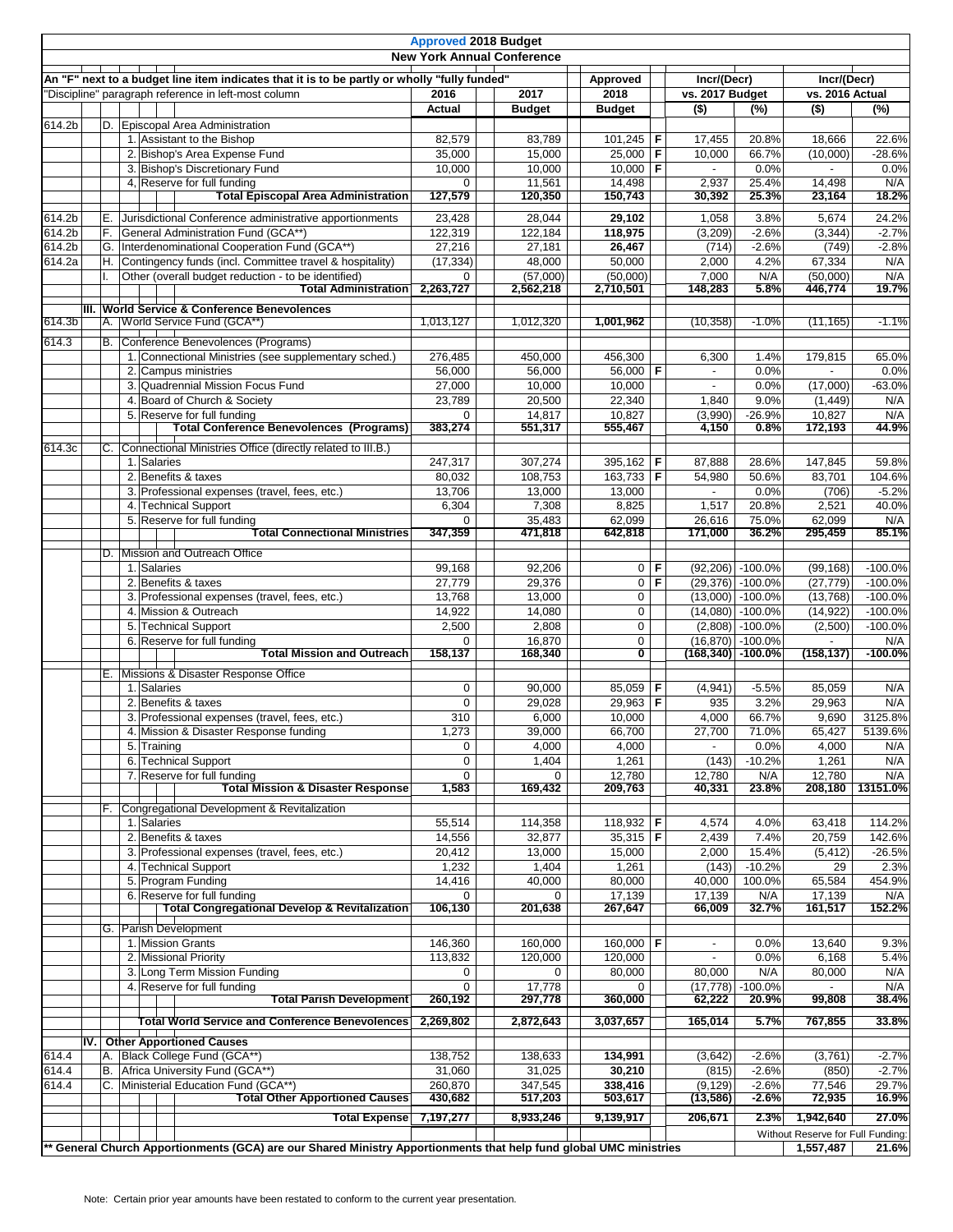| <b>Approved 2018 Budget</b><br><b>New York Annual Conference</b>               |                                                                                                  |                          |                          |                 |           |  |  |  |  |  |  |
|--------------------------------------------------------------------------------|--------------------------------------------------------------------------------------------------|--------------------------|--------------------------|-----------------|-----------|--|--|--|--|--|--|
|                                                                                |                                                                                                  |                          |                          |                 |           |  |  |  |  |  |  |
| <b>Income from Registration Fees, Contributions and Other</b>                  |                                                                                                  |                          |                          |                 |           |  |  |  |  |  |  |
|                                                                                |                                                                                                  |                          |                          |                 |           |  |  |  |  |  |  |
|                                                                                |                                                                                                  |                          | Approved                 | Incr/(Decr)     |           |  |  |  |  |  |  |
|                                                                                | 2016                                                                                             | 2017                     | 2018                     | vs. 2017 Budget |           |  |  |  |  |  |  |
|                                                                                | Actual                                                                                           | <b>Budget</b>            | <b>Budget</b>            | $($ \$)         | (%)       |  |  |  |  |  |  |
| Board of Church & Society (World Service & Conference Benevolences)            |                                                                                                  |                          |                          |                 |           |  |  |  |  |  |  |
| Transfer from Peace w/ Justice fund                                            | 19,539                                                                                           | 9,500                    | 10,400                   |                 |           |  |  |  |  |  |  |
| Program Registrations & Fees                                                   |                                                                                                  | 700                      | 300                      |                 |           |  |  |  |  |  |  |
| Sub-total                                                                      | 19,539                                                                                           | 10,200                   | 10,700                   | 500             | 4.9%      |  |  |  |  |  |  |
| Board of Ordained Ministry (Clergy Support)                                    |                                                                                                  |                          |                          |                 |           |  |  |  |  |  |  |
| <b>Candidacy Fees</b>                                                          | 24,400                                                                                           | 18,400                   | 19,200                   |                 |           |  |  |  |  |  |  |
| <b>Local Pastors Licensing School</b>                                          | 17,300                                                                                           | 15,400                   | 17,600                   |                 |           |  |  |  |  |  |  |
| Compass Program                                                                | 2,450                                                                                            | 6,000                    | 2,500                    |                 |           |  |  |  |  |  |  |
| <b>Bi-Annual Retreat</b>                                                       | 4,615                                                                                            |                          | 4,600                    |                 |           |  |  |  |  |  |  |
| Other                                                                          | 140                                                                                              | 10,000                   |                          |                 |           |  |  |  |  |  |  |
| Sub-total                                                                      | 48,905                                                                                           | 49,800                   | 43,900                   | (5,900)         | $-11.8%$  |  |  |  |  |  |  |
|                                                                                |                                                                                                  |                          |                          |                 |           |  |  |  |  |  |  |
| Board of Trustees (Administration)                                             |                                                                                                  |                          |                          |                 |           |  |  |  |  |  |  |
| Danke Estate Trust Income                                                      | 26,868                                                                                           | 27,500                   | 27,500                   |                 |           |  |  |  |  |  |  |
| Sub-total                                                                      | 26,868                                                                                           | 27,500                   | 27,500                   | 0               | 0.0%      |  |  |  |  |  |  |
| Commission on Archives & History (Administration)                              |                                                                                                  |                          |                          |                 |           |  |  |  |  |  |  |
| Donations                                                                      | 636                                                                                              | 700                      | 700                      |                 |           |  |  |  |  |  |  |
| Sub-total                                                                      | 636                                                                                              | 700                      | 700                      | 0               | 0.0%      |  |  |  |  |  |  |
|                                                                                |                                                                                                  |                          |                          |                 |           |  |  |  |  |  |  |
| Commission on Conference Sessions (Administration)                             |                                                                                                  |                          |                          |                 |           |  |  |  |  |  |  |
| <b>Registration Fees</b>                                                       | 247,133                                                                                          | 258,125                  | 247,133                  |                 |           |  |  |  |  |  |  |
| Sub-total                                                                      | 247,133                                                                                          | 258,125                  | 247,133                  | (10, 992)       | $-4.3%$   |  |  |  |  |  |  |
|                                                                                |                                                                                                  |                          |                          |                 |           |  |  |  |  |  |  |
| Connectional Ministries Vision Table (World Service & Conference Benevolences) |                                                                                                  |                          |                          |                 |           |  |  |  |  |  |  |
| <b>Registration Fees</b>                                                       | 5,715                                                                                            | 45,000                   | 25,000                   |                 |           |  |  |  |  |  |  |
| Sub-total                                                                      | 5,715                                                                                            | 45,000                   | 25,000                   | (20,000)        | $-44.4%$  |  |  |  |  |  |  |
|                                                                                |                                                                                                  |                          |                          |                 |           |  |  |  |  |  |  |
| Immigration Taskforce (Administration)                                         |                                                                                                  |                          |                          |                 |           |  |  |  |  |  |  |
| Peace with Justice donation (BOCS)                                             | $\overline{\phantom{a}}$                                                                         | 1,000                    | 1,000                    |                 |           |  |  |  |  |  |  |
| Sub-total                                                                      | 0                                                                                                | 1,000                    | 1,000                    | 0               | N/A       |  |  |  |  |  |  |
|                                                                                |                                                                                                  |                          |                          |                 |           |  |  |  |  |  |  |
| Conference Secretary & Journal (Administration)                                |                                                                                                  |                          |                          |                 |           |  |  |  |  |  |  |
| Sales/Commisions                                                               | 195                                                                                              | $\overline{\phantom{a}}$ | $\overline{\phantom{a}}$ |                 |           |  |  |  |  |  |  |
| Sub-total                                                                      | 195                                                                                              | 0                        | 0                        | 0               | N/A       |  |  |  |  |  |  |
|                                                                                |                                                                                                  |                          |                          |                 |           |  |  |  |  |  |  |
| Mission & Outreach                                                             |                                                                                                  |                          |                          |                 |           |  |  |  |  |  |  |
| <b>Individual Giving</b>                                                       | 1,915                                                                                            | $\overline{\phantom{a}}$ | $\overline{\phantom{a}}$ |                 |           |  |  |  |  |  |  |
| Sub-total                                                                      | 1,915                                                                                            | 0                        | 0                        | 0               | N/A       |  |  |  |  |  |  |
|                                                                                |                                                                                                  |                          |                          |                 |           |  |  |  |  |  |  |
| Parish Development (World Service & Conference Benevolences)                   |                                                                                                  |                          |                          |                 |           |  |  |  |  |  |  |
| Funding from Parish Development &                                              | 106,130                                                                                          | 201,639                  | 280,000                  |                 |           |  |  |  |  |  |  |
| Sub-total                                                                      | 106,130                                                                                          | 201,639                  | 280,000                  | 78,361          | N/A       |  |  |  |  |  |  |
|                                                                                |                                                                                                  |                          |                          |                 |           |  |  |  |  |  |  |
| Disaster Response                                                              |                                                                                                  |                          |                          |                 |           |  |  |  |  |  |  |
| <b>UMCOR Funding</b>                                                           | $\overline{a}$                                                                                   | 85,000                   |                          |                 |           |  |  |  |  |  |  |
| Sub-total                                                                      | 0                                                                                                | 85,000                   | 0                        | (85,000)        | $-100.0%$ |  |  |  |  |  |  |
| Total                                                                          | 457,036<br>\$                                                                                    | 678,964<br>\$            | \$635,933                | (43, 031)<br>\$ | $-6.3%$   |  |  |  |  |  |  |
|                                                                                |                                                                                                  |                          |                          |                 |           |  |  |  |  |  |  |
|                                                                                | Note: Certain prior year amounts have been restated to conform to the current year presentation. |                          |                          |                 |           |  |  |  |  |  |  |